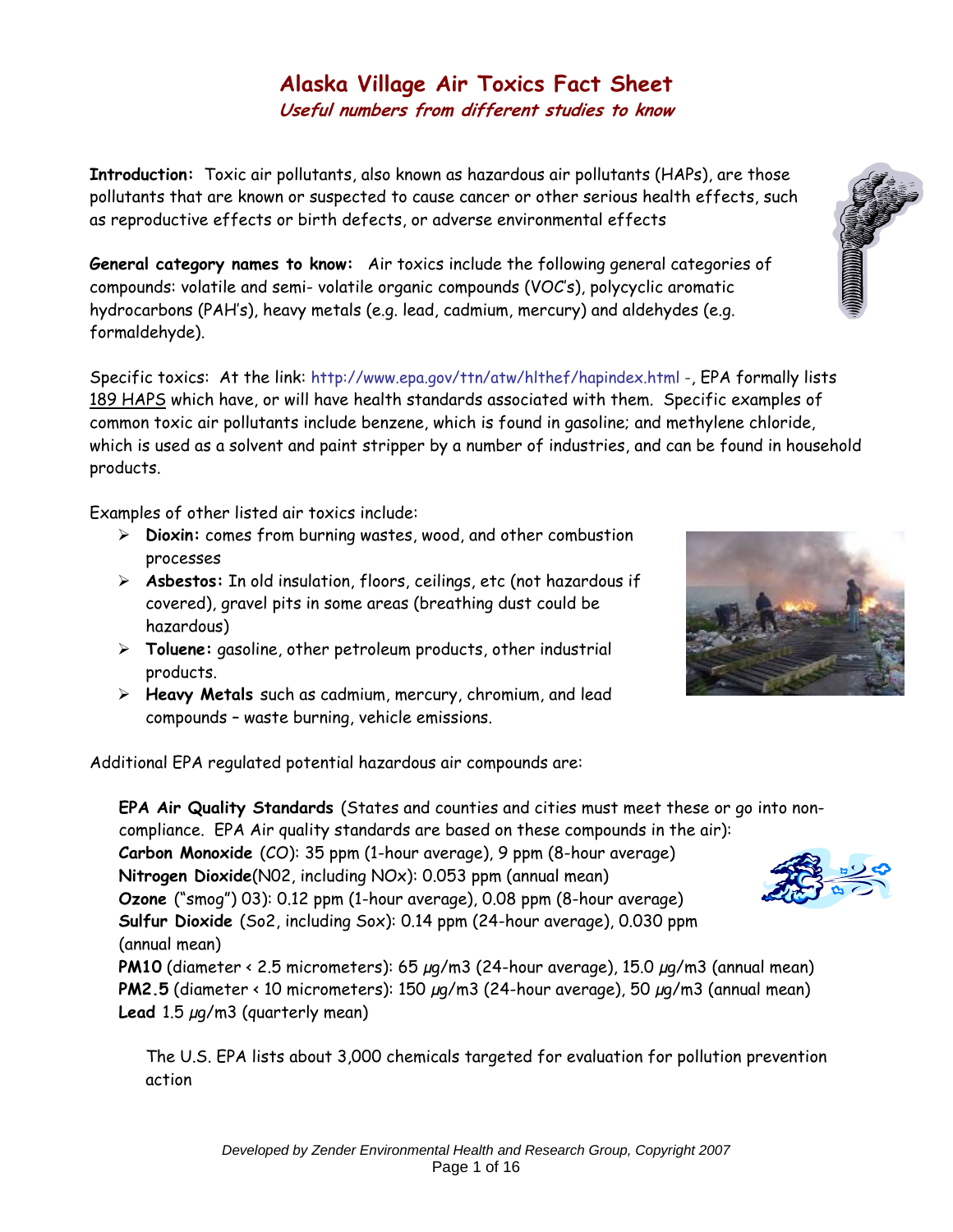There may be more than 10,000 chemicals that require evaluation from a pollution prevention viewpoint.

Do you want to estimate all the HAPs in your village? Go to:

http://www.dec.state.ak.us/air/anpms/as/toxics/village/villageAK.htm . DEC developed an excel spreadsheet to fill in for villages, based on a Fairbanks study. Most of the categories will not apply to your village. For those, you just leave blank. For the categories that do fit your village, fill in the blue highlighted cells. It will take a long time to do accurately, but might provide you with some good information for education and for grantwriting. You can call DEC for assistance.

Many other compounds are regulated by EPA in various industries (e.g. power plants are limited by the amount of  $SO<sub>2</sub>$ ). Many other hazardous compounds are not regulated but can present health effects. These include ETS (environmental tobacco smoke) as well as perhaps thousands of chemicals that have not been evaluated yet as to their health effects and what a safe level of exposure to humans is.  $CO<sub>2</sub>$  emissions will likely be increasingly regulated versus voluntary efforts, due to it being a greenhouse gas that is associated with climate change. Even though it is part of clean air, at high levels of exposure (i.e. a sealed off room with a person inside) it can also be toxic.



# **A Reminder – What is in Clean Air?:**



**■Nitrogen ■Oxygen ■Argon ■Carbon Dioxide** 

### **Dust:**

- 1. **Lowering speed of vehicles** from 45 miles to 35 miles per hours on unpaved roads reduced Particulate Matter (PM – i.e. dust) by 22%
- 2. 1 mile of unpaved road with a vehicle going over 1 time per day for a year creates 1 ton of dust **500 ft out from the road**. (USFS study). Note - **How far out does the dust go from your roads**? Can you tell by looking at the roadside plants?

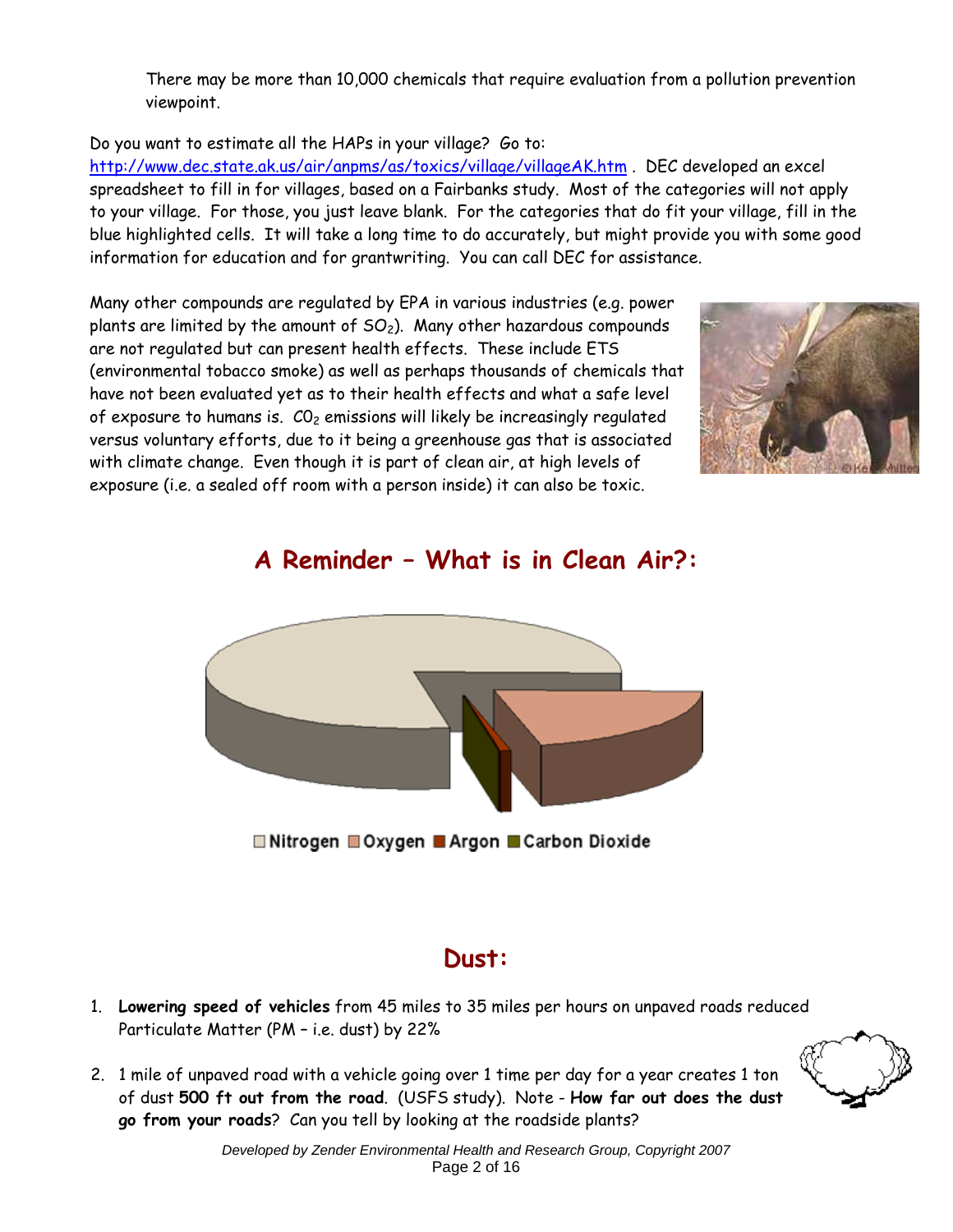- 3. To estimate the **concentration in the air of a contaminant from an unpaved road**, use a dust loading factor of 8×10<sup>-6</sup> kg/m<sup>3</sup> to obtain the concentration in air in g/m<sup>3</sup>.
- 4. The current **dust emission factor for unpaved roads** is 2.0 lbs PM10/VMT (vehicle mile traveled).
- 5. **Dust emissions can be prevented or reduced** in just four basic ways:
	- $\checkmark$  Limiting the creation or presence of dust-sized particles. (e.g. reducing speeds, reducing PM sources or frequency of use)
	- $\checkmark$  Reducing wind speed at ground level. (e.g. barrier from 3-5 ft along roads, or reducing vehicle speeds)
	- $\checkmark$  Binding dust particles together (dust adhesives for roads)
	- $\checkmark$  Capturing and removing dust from its sources. (E.g., better stoves, 4 stroke instead of 2stroke)
- 6. **Asthma and Dust:** Exposure to motor traffic emissions can have a significant effect on respiratory function in children and adults. One study showed that children living within 100 meters of heavily traveled roadways have significantly higher rates of wheezing and diagnosed asthma. Among adults, a study of street cleaners in Copenhagen who were exposed to traffic-related air pollution found an odds ratio of 2.3 for asthma when the street cleaners were compared to a control group of cemetery workers in the same city.
- 7. **Global Dust effects:** Global dust is increasing all around the world. Circulation patterns are changing and getting stronger. As a result, dust from Asia is increasingly being swept up and deposited in Alaska in the Springtime. The air quality from this dust may not be noticeable then. But when the snow melts, that dust is added to what is already in the village. This dust has contaminants as well.
- 8. **Snowmelt Effects**: Not enough is known as to the amount of global dust to local village dust. But the global dust alone is enough to move up Breakup by 2 to 4 weeks. The dirtier the snow – meaning the more PM that is spread out on the snow, the faster the snow melts.
- 9. **Where do airborne contaminants settle?** You can visually assess where PM and its associated contaminants settle by using traditional knowledge and observation. Airborne particles flow with the air. When the airflow lessens, the larger particles begin to settle. At low or no wind speeds, the settleable particles will drift down. PM tends to get

entrained in precipitation, including snowdrifts. A PM/Snowdrift study showed where the snowdrifts were highest, the highest total amount of PM and its associated contaminants was found – although the concentration in the snow was lower (more snow/water to dilute). Where in the village does dust settle the most? Those are the areas to have children avoid, move drying racks from, etc. OR determine what about that area is making the dust settle (are there tarps, connexes, old buildings that can be moved, or traffic redirected?).





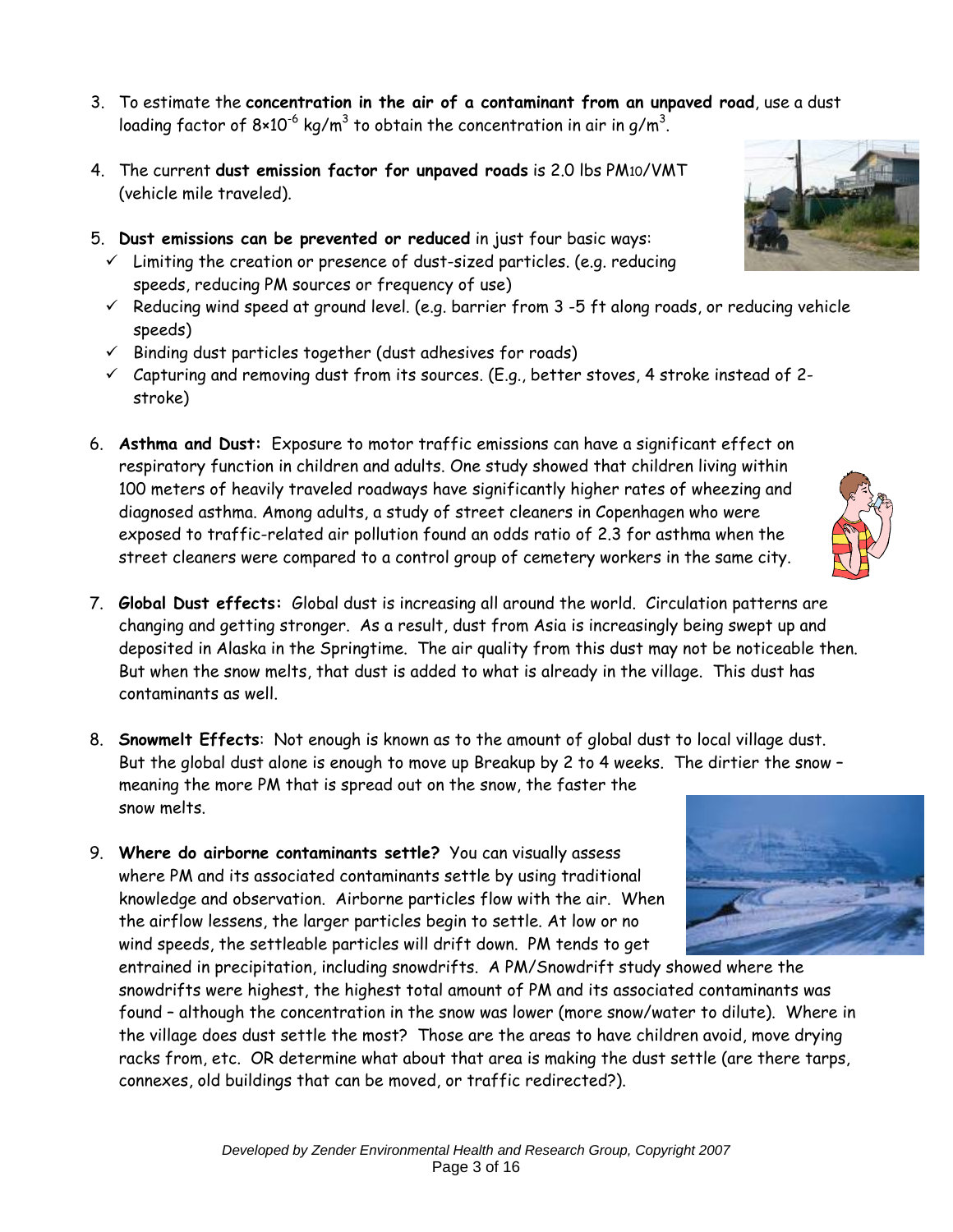## **Snowmachines and ATV's**

- 1. **Snowmachine CO exposure** A study of snowmachine rider CO exposure conducted at Grand Teton National Park showed that a rider at distances of 25 to 125 feet behind another rider and traveling at speeds from 10 to 40 mph can be exposed to average CO levels ranging from 0.5 to 23 ppm, depending on speed and distance**. The highest CO level measured in this study was 45 ppm, as compared to the current 1-hour NAAQS for CO of 35 ppm.** Exposure levels can be less if a snowmobile drives 15 feet off the centerline of the lead snowmobile, although the exposure levels are still of concern.
- 2. **Smowmachine Benzene Exposure:** A 1996 national assessment found that about 50% of the US population had benzene inhalation cancer risks exceeding 10 in one million. The nationwide annual average benzene exposures was 1.4 g/m3. In comparison, snowmachine **riders and those directly exposed to exhaust had benzene exposure levels two to three orders of magnitude greater than the national average**.
- 3. In addition to snowmobilers themselves, **people who are active near where a number of snowmobilers are may also be exposed to high CO levels**. An OSHA survey reported a peak CO exposure of 268 ppm for a Yellowstone Park employee working at the entrance where snowmachines enter the park. This level exceeds the recommended exposure limit of 200 ppm. Employee's exposures to several other air toxics were measured. Benzene exposures ranged from 67-600 g/m3, with the same individual experiencing highest CO and benzene exposures. The highest benzene exposure concentrations exceeded the NIOSH Recommended Exposure Limit of 0.1 ppm for 8-hour average exposures.
- 4. **Driving behind more snowmachines increases exposure**: State of Montana's emission study, benzene exposures for riders driving behind a single snowmobile were predicted to range from 1.2E+02 to 1.4E+03 g/m3. Using the same model to predict exposures when riding at the end of a line of six snowmobiles spaced 25 feet apart yielded exposure predictions of 3.5E+03, 1.9E+03, 1.3E+03, and 1.2E+03 g/m3 benzene at 10, 20, 30, and 40 mph, respectively.
- 5. **ATV's:** You can see how much more the emissions are from ATVs than cars based on the regulation levels they must meet:
- 6. **Engine Category ATV Emission Rates (grams per mile)\***

|                             | HC . |          | CO NOx   | PM    |
|-----------------------------|------|----------|----------|-------|
| Baseline two-stroke         | 539  | 54.1 0.2 |          | 2.1   |
| Baseline four-stroke        | 24   | 48.5     | 0.4      | O 1   |
| ATV's meeting EPA standards | 16   | 42.9     | 0.3      | . O 1 |
| Cars:                       | O 41 | 34       | 0.4 0.08 |       |

7. **Carbon monoxide emissions increase dramatically in cold weather.** This is because engines need more fuel to start at cold temperatures and because some emission





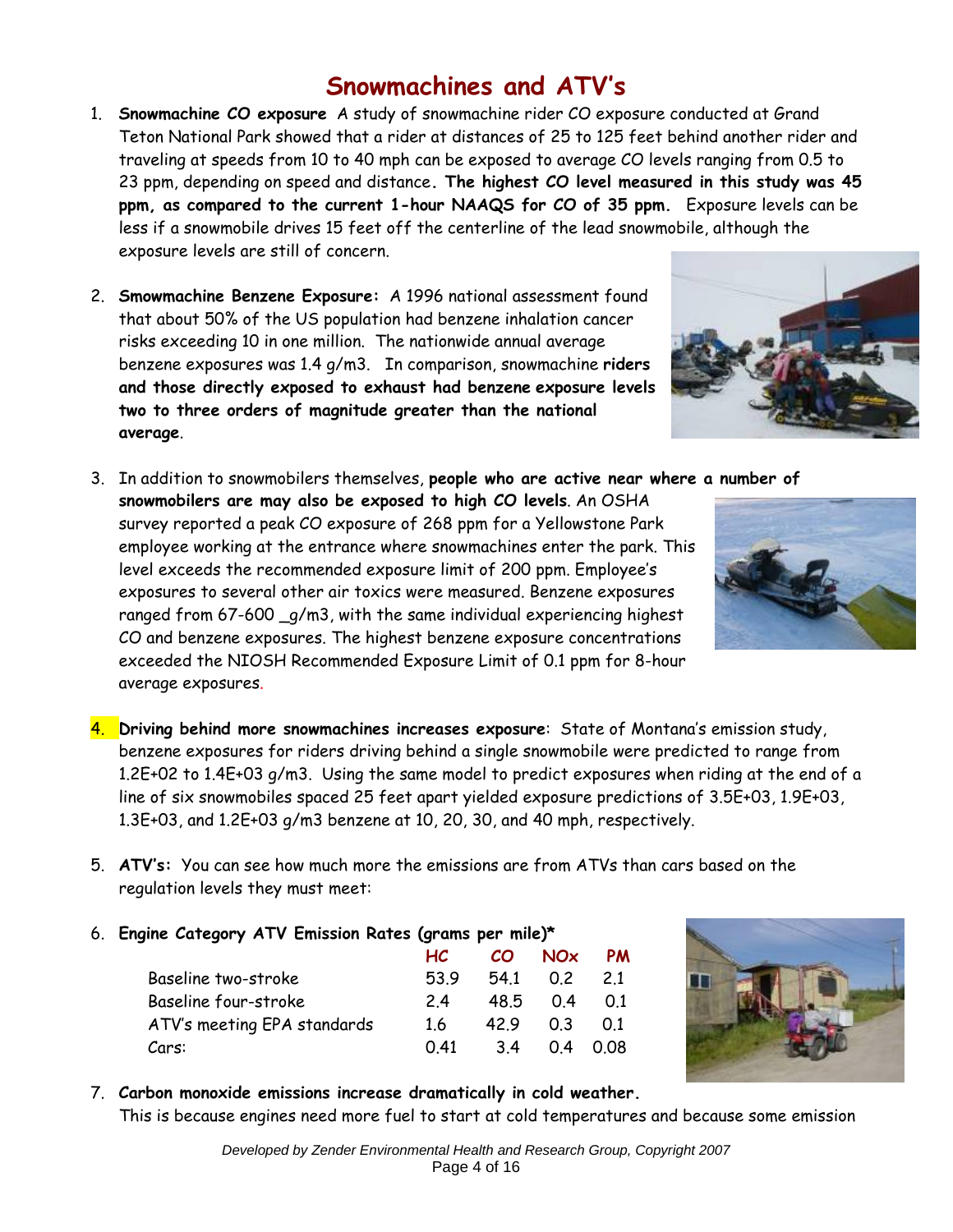control devices (such as oxygen sensors and catalytic converters) operate less efficiently when they are cold. Also, nighttime inversion conditions are more frequent in the colder months of the year.

- 8. **Toxics in Vehicle emissions:** Besides NOx, HC, PM, and CO, emissions contain several other substances that are known or suspected human or animal carcinogens, or have serious noncancer health effects. These include benzene, 1,3-butadiene, formaldehyde, acetaldehyde, and acrolein.
- 9. **Boats, Snowmachines and ATV's emit a lot more Hydrocarbons (HC) and Carbon monoxide (CO) than cars.**

Here are the Miles a Current Passenger Car Would Need to Drive to Emit the Same Amount of Pollution as the Equipment Category Emits in One Hour of Operation.

| <b>Recreational Marine</b> | CI HC+NO <sub>x</sub> | 2,400  |
|----------------------------|-----------------------|--------|
| Snowmachines               | HC.                   | 24,300 |
| Snowmachines               | CO.                   | 1.520  |
| 2-Stroke ATVs              | HC.                   | 14,850 |
| 4-Stroke ATVs              | HC.                   | 590    |



10. This is important because ATVs, snowmachines, and boats are open, **riders are near the exhaust, and for snowmachines and ATV's riding in town, they are next to houses and walkers**.

# **Stoves, Heaters, Fireplaces, and Chimneys**

In addition to environmental tobacco smoke and engines, other sources of combustion products are unvented kerosene and gas space heaters, woodstoves, fireplaces, and gas stoves, and the power plant in town. For home and office combustion sources, the major pollutants released are carbon monoxide, nitrogen dioxide, and PM (that can be associated with toxic pollutants).

Unvented kerosene heaters may also generate acid aerosols. Combustion gases and particles also come from chimneys and flues that are improperly installed or maintained and cracked furnace heat exchangers. Pollutants from fireplaces and woodstoves with no dedicated outdoor air supply can be "back-drafted" from the chimney into the living space, particularly in weatherized homes.

#### **Health Effects of Combustion Products**

1. **Carbon monoxide** (CO) is a colorless, odorless gas that interferes with the delivery of oxygen throughout the body. At high concentrations it can cause unconsciousness and death. Lower concentrations can cause a range of symptoms from headaches, dizziness, weakness, nauseaconfusion, and disorientation, to fatigue in healthy people and episodes of increased chest pain in people with chronic heart disease. The symptoms of carbon monoxide poisoning are sometimes confused with the flu or food poisoning. Fetuses, infants, elderly people, and people

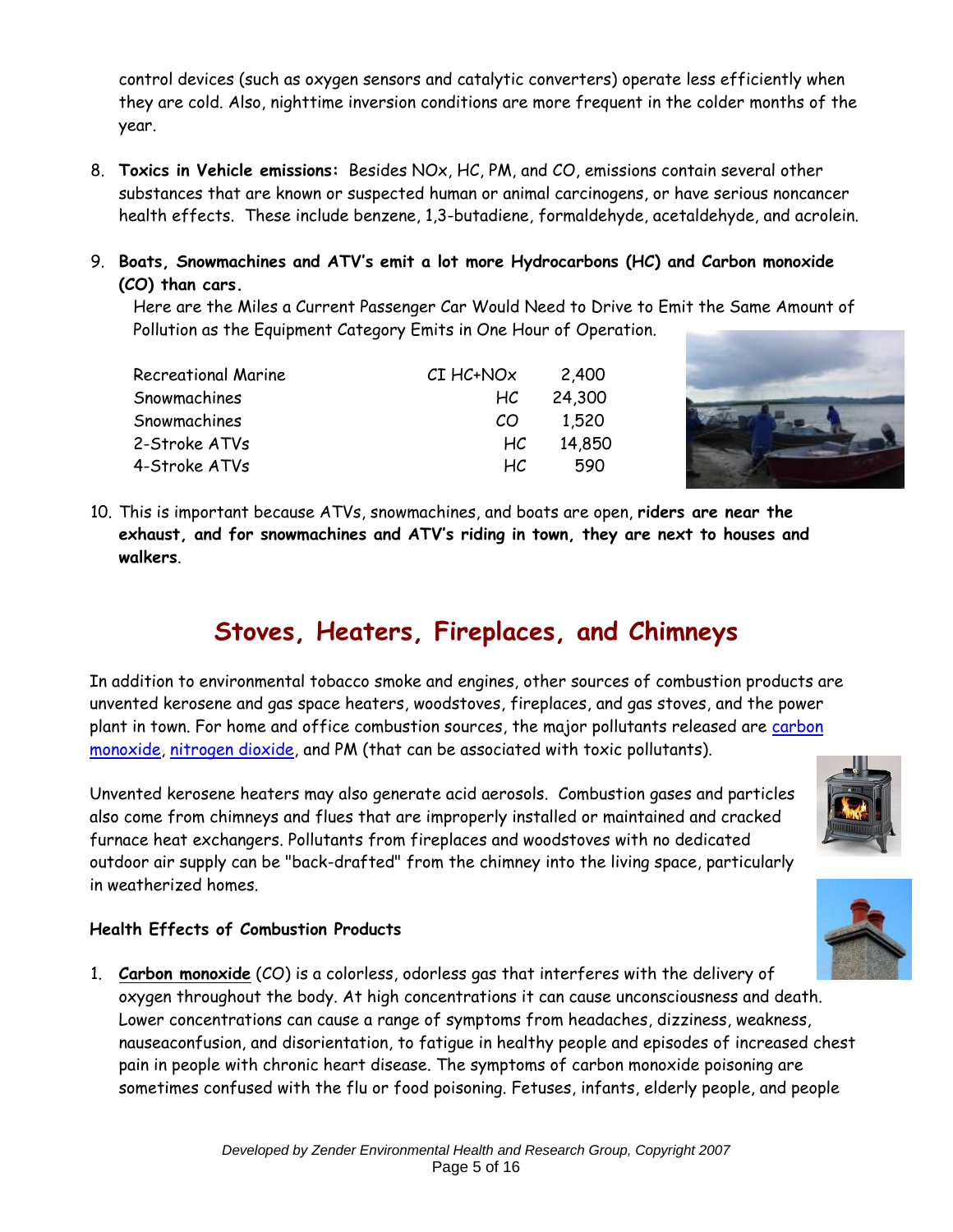with anemia or with a history of heart or respiratory disease can be especially sensitive to carbon monoxide exposures.

- 2. **Nitrogen dioxide** (NO<sub>2</sub>) is a colorless, odorless gas that irritates the mucous membranes in the eye, nose, and throat and causes shortness of breath after exposure to high concentrations. There is evidence that high concentrations or continued exposure to low levels of nitrogen dioxide increases the risk of respiratory infection; there is also evidence from animal studies that repeated exposures to elevated nitrogen dioxide levels may lead, or contribute, to the development of lung disease such as emphysema. People at particular risk from exposure to nitrogen dioxide include children and individuals with asthma and other respiratory diseases.
- 3. **PM**, released when fuels are incompletely burned, can lodge in the lungs and irritate or damage lung tissue.
- 4. **A number of pollutants, including radon and benzo(a)pyrene, both of which can cause cancer, attach to small particles** that are inhaled and then carried deep into the lung.

**Note - Take special precautions when operating fuel-burning unvented space heaters. A persistent yellow-tipped flame** is generally an indicator of maladjustment and increased pollutant emissions. While a fuel-burning space heater is in use, open a door from the room where the heater is located to the rest of the house and open a window slightly.

# **Open Waste Burning**

#### **1. Dioxin effects after 15 min of barrel burning\***

Toxicological studies on dioxin showed the potential for health risks within 26 feet of the source of open

burning from just 15 minutes of burning. **As the burning continues, the significant impact area widens.** If people in your community insist on home burning, **move the barrels** so that they are 50 ft (or more) from houses. Locate burnboxes far away, and keep people from the dump during a burn.



#### **2. Barrel burning health risks from CCTHITA health study.\*\*\*\***

**Just 2 to 40 household burn barrels emit many of the most dangerous toxins at the same level as emitted from a 200-ton per day incinerator facility that serves 20,000 households.** A healthy

person may suffer non-specific reactions from burnboxes or barrels including burning eyes, headaches, nausea, fatigue, dizziness and other symptoms. Some may develop an allergic hypersensitivity if the dose is high enough. **People in four Alaska Native Villages who burned their trash near home were twice as likely to have a cough, from 5 to 17 times more likely to suffer faintness, and 5 to 10 times more likely to experience numbness, than people who didn't burn. The more often people burned the more likely they were to get the symptoms.** 

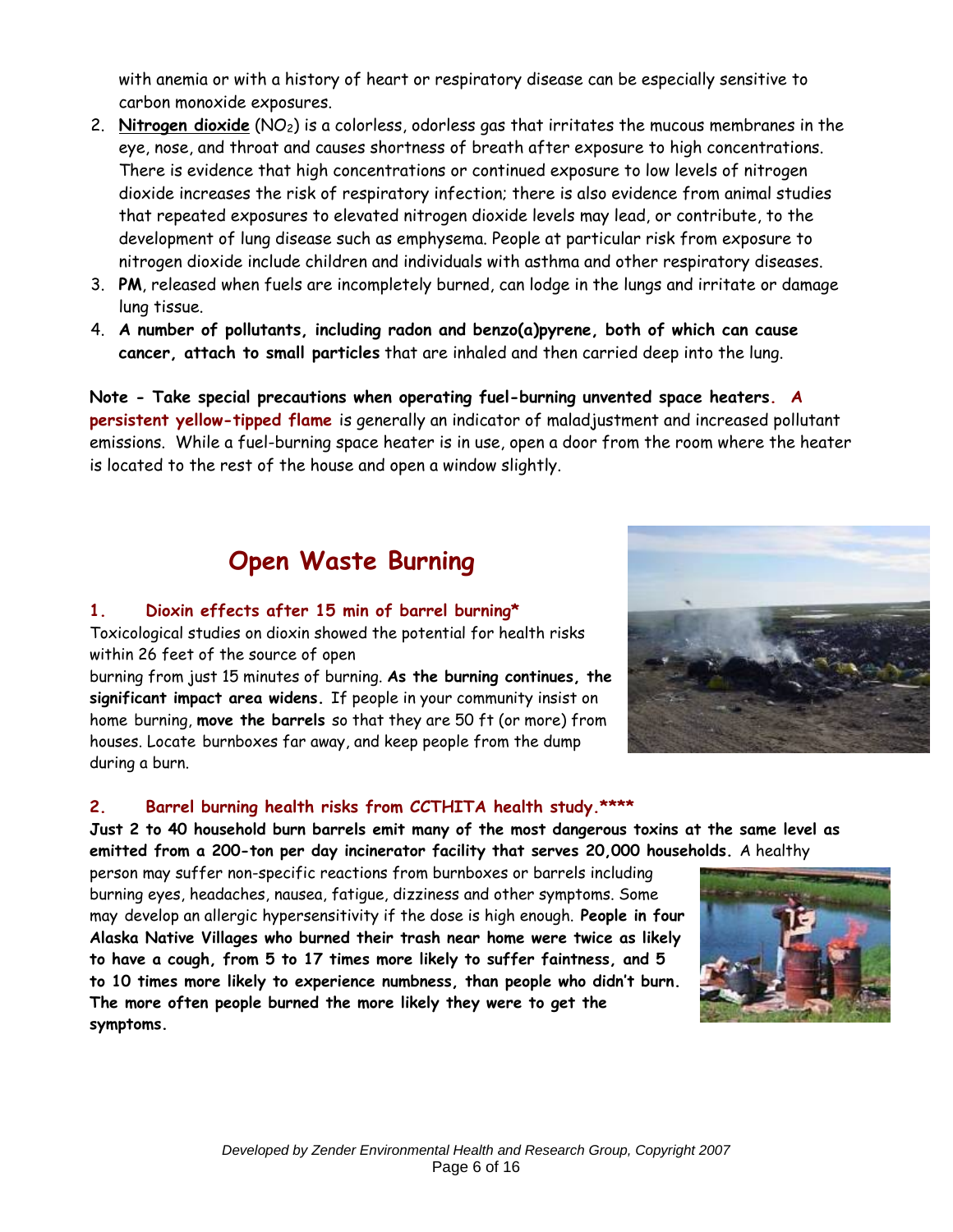# **Household Products and Health Effects via Air Exposure Pathways (inhalation and dermal absorption)**

(Modified and expanded from Tennessee Valley Authority, Univ. of Tennessee Regional Waste Management Department)

| In the Kitchen:                             |                                             |                                                  |  |
|---------------------------------------------|---------------------------------------------|--------------------------------------------------|--|
| <b>Sample sources</b>                       | <b>Contaminants</b>                         | <b>Possible health effects</b>                   |  |
| <b>Chlorine bleach</b>                      | Sodium hypochlorite, and if                 | Short-term exposure may cause mild               |  |
|                                             | mixed with ammonia,                         | asthmatic symptoms or more serious               |  |
|                                             | releases toxic chloramine gas               | respiratory problems                             |  |
| <b>Metal polishes</b>                       | Petroleum distillates                       | Short-term exposure can cause temporary eye      |  |
|                                             |                                             | clouding; longer exposure can damage the         |  |
|                                             |                                             | nervous system, skin, kidneys, and eyes          |  |
| Glass cleaner, all                          | Ammonia                                     | Eye irritant, can cause headaches and lung       |  |
| purpose cleaners                            |                                             | irritation                                       |  |
| <b>Disinfectants</b>                        | Phenol and cresol                           | Corrosive; can cause diarrhea, fainting,         |  |
|                                             |                                             | dizziness, and kidney and liver damage           |  |
| <b>Furniture and floor</b>                  | Nitrobenzene                                | Skin discoloration, shallow breathing, vomiting, |  |
| polishes                                    |                                             | and death; associated with cancer and birth      |  |
|                                             |                                             | defects                                          |  |
| Preservative in many                        | Formaldehyde                                | Human carcinogen; strong irritant to eyes,       |  |
| products                                    |                                             | throat, skin, and lungs                          |  |
|                                             | <b>Under the Sink or in the Entryway:</b>   |                                                  |  |
| <b>Sample sources</b>                       | <b>Contaminants</b>                         | <b>Possible health effects</b>                   |  |
| Spot removers and                           | Perchloroethylene or 1-1-1                  | Can cause liver and kidney damage if             |  |
| carpet cleaners                             | trichloroethane solvents                    | ingested; perchloroethylene is an animal         |  |
|                                             |                                             | carcinogen and suspected human carcinogen;       |  |
| In mothballs                                | Naphthalene or                              | Naphthalene is a suspected human carcinogen      |  |
|                                             | paradichlorobenzene                         | that may damage eyes, blood, liver, kidneys,     |  |
|                                             |                                             | skin, and the central nervous system;            |  |
|                                             |                                             | paradichlorobenzene can harm the central         |  |
|                                             |                                             | nervous system, liver, and kidneys;              |  |
| <b>Toilet bowl cleaner</b>                  | Hydrochloric acid or sodium                 | Irritant, can burn lungs                         |  |
|                                             | acid sulfate                                |                                                  |  |
| <b>Fabric softeners</b>                     | Fragrances commonly used in                 | Irritating to susceptible people                 |  |
|                                             | them                                        |                                                  |  |
| <b>Spray starch</b>                         | Formaldehyde, phenol, and                   | Irritate the lungs                               |  |
|                                             | pentachlorophenol; in                       |                                                  |  |
|                                             | addition, any aerosolized                   |                                                  |  |
|                                             | particle<br>In the Living Room and Bedroom: |                                                  |  |
|                                             |                                             |                                                  |  |
|                                             |                                             |                                                  |  |
|                                             |                                             |                                                  |  |
| <b>Sample sources</b>                       | <b>Contaminants</b>                         | Possible health effects at elevated levels       |  |
| "Wrinkle-resistant" T-                      | Formaldehyde                                | Eye, nose, and throat irritation; wheezing and   |  |
| shirts, pants, clothes, iron                |                                             | coughing; fatigue; skin rash; severe allergic    |  |
| sheets, bedding,                            |                                             | reactions. May cause cancer.                     |  |
| curtrains, sleepwear -<br>any woven fabric, |                                             |                                                  |  |
| especially                                  |                                             |                                                  |  |
| polyester/cotton blends                     |                                             |                                                  |  |
| that are "easy care"                        |                                             |                                                  |  |
| Pressed wood furniture                      | Formaldehyde and other                      | See above                                        |  |
| (most modern furniture)                     | chemicals                                   |                                                  |  |
| <b>Synthetic Carpets</b>                    | Fungicides and pesticides                   | Tributyl tin oxide, a fungicide in carpets has   |  |
|                                             |                                             | been linked to asthma.                           |  |
|                                             |                                             |                                                  |  |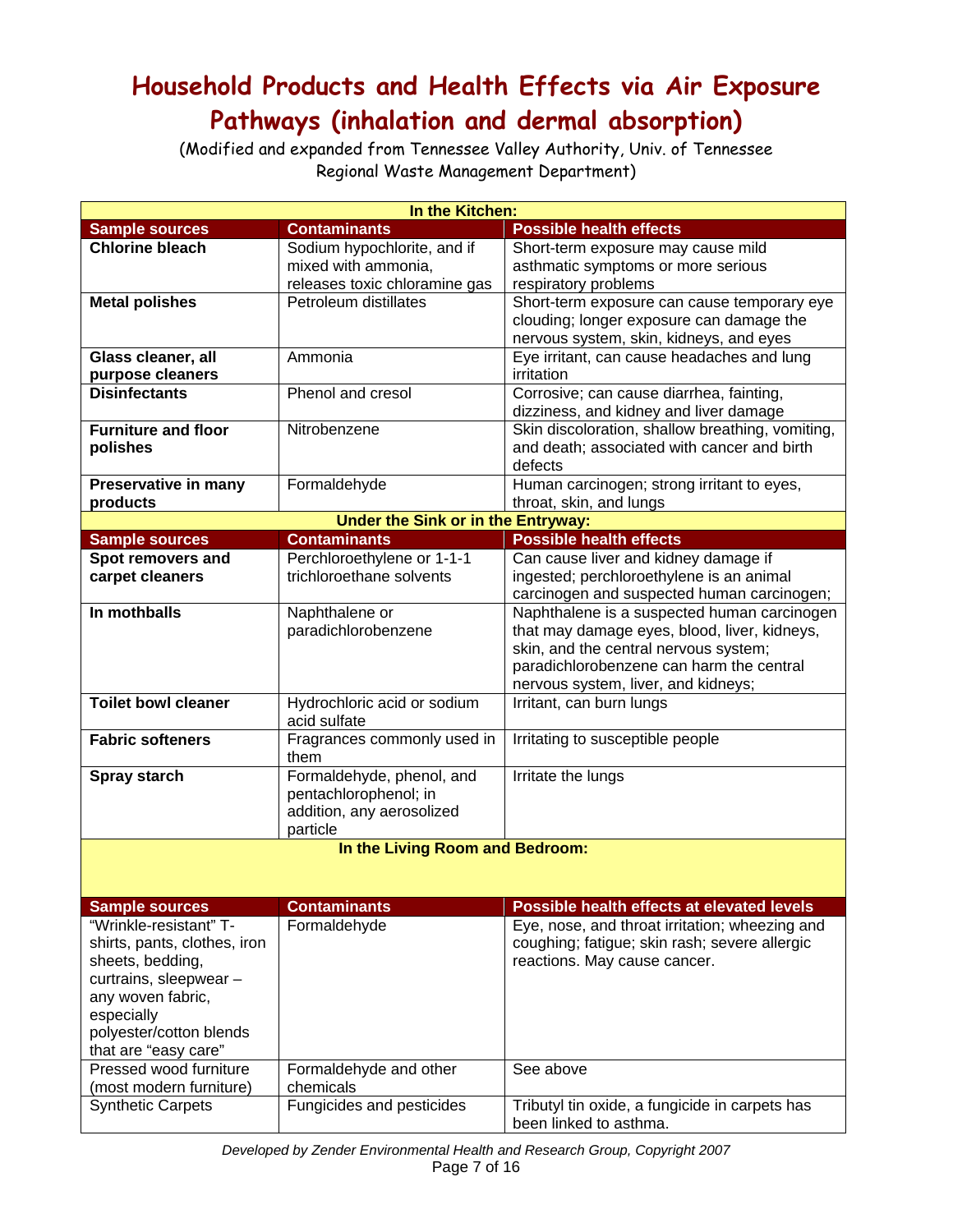| In the Bath.                                       |                                                                        |                                                                                                                                                                                                                                                                                                                                                                                                                                                             |  |
|----------------------------------------------------|------------------------------------------------------------------------|-------------------------------------------------------------------------------------------------------------------------------------------------------------------------------------------------------------------------------------------------------------------------------------------------------------------------------------------------------------------------------------------------------------------------------------------------------------|--|
| <b>Sample sources</b>                              | <b>Contaminants</b>                                                    | <b>Possible health effects</b>                                                                                                                                                                                                                                                                                                                                                                                                                              |  |
| <b>Shampoos</b>                                    | Cresol, formaldehyde,<br>nitrates/nitrosamines and<br>sulfur compounds | Cresols: Acute inhalation exposure can result<br>in respiratory tract irritation, with symptoms<br>such as dryness, nasal constriction, and throat<br>irritation. Mixed cresols are also strong dermal<br>irritants. Possible carcinogen, cause<br>reproductive effects in animals at high levels.<br>Some people are allergic to Sulfur, mostly                                                                                                            |  |
|                                                    |                                                                        | found in dandruff shampoos, causing<br>respiratory distress.                                                                                                                                                                                                                                                                                                                                                                                                |  |
| Hair spray                                         | Butane propellants, as well as<br>formaldehyde resins                  | Exposure in confined areas, may result in light-<br>headedness and irritation to respiratory tract                                                                                                                                                                                                                                                                                                                                                          |  |
| Soaps, dishwashing<br>soaps                        | Triclosan                                                              | Virginia Polytechnic Institute found that<br>triclosan reacts with chlorine molecules in tap<br>water to form dioxins (which enter the air).<br>Researchers believe that these chlorinated<br>dioxins are forming in kitchen sinks across the<br>country. The same study also found that the<br>combination of tap water and triclosan<br>produces significant quantities of chloroform<br>(also entering the air), which is a probable<br>human carcinogen |  |
| <b>Antiperspirants and</b><br>deodorants, soaps    | Ammonia, formaldehyde,<br>triclosan                                    | Ammonia - Exposure to high levels of<br>ammonia in air may be irritating to your skin,<br>eyes, throat, and lungs and cause coughing<br>and burns. Lung damage and death may occur<br>after exposure to very high concentrations of<br>ammonia. Some people with asthma may be<br>more sensitive to breathing ammonia than<br>others.                                                                                                                       |  |
| Creams, and<br>moisturizers                        | Phenols, fragrance                                                     | Phenol: highly irritating to the skin, eyes, and<br>mucous membranes, unknown as to whether it<br>is a carcinogen.                                                                                                                                                                                                                                                                                                                                          |  |
|                                                    |                                                                        | In the Arctic Entryway or under the house A number of dangerous substances are frequently present,                                                                                                                                                                                                                                                                                                                                                          |  |
|                                                    | including kerosene, lubricating/motor oils, and gasoline.              |                                                                                                                                                                                                                                                                                                                                                                                                                                                             |  |
| <b>Sample sources</b>                              | <b>Contaminants</b>                                                    | <b>Possible health effects</b>                                                                                                                                                                                                                                                                                                                                                                                                                              |  |
| <b>Paint thinner</b>                               | Chlorinated aliphatic and<br>aromatic hydrocarbons                     | Cause liver and kidney damage                                                                                                                                                                                                                                                                                                                                                                                                                               |  |
| Gasoline, motor oils<br>(petroleum<br>hydrocarbon) | Benzene, toluene, ethylene,<br>xylene, other contaminants              | Skin and lung cancer                                                                                                                                                                                                                                                                                                                                                                                                                                        |  |
| Oil-based paint                                    | Mineral spirits                                                        | Skin, eye, nose throat, and lung irritant. High<br>air concentrations can cause nervous system<br>damage, unconsciousness and death                                                                                                                                                                                                                                                                                                                         |  |
| <b>Paint thinner</b>                               | Ketones                                                                | May cause respiratory ailments; vary<br>according to specific form of the chemical                                                                                                                                                                                                                                                                                                                                                                          |  |
| <b>Wood putty</b>                                  | Ketones and toluene                                                    | Kidney, liver, central nervous system damage;<br>may damage reproductive system                                                                                                                                                                                                                                                                                                                                                                             |  |

1. **Formaldehyde** Formaldehyde deserves a special mention for air pollutants because it is in many home products and it forms from secondary reactions from products and combustion sources. It has a very low threshold for health effects. Luckily, industry is creating products with lower concentrations of formaldehyde than before.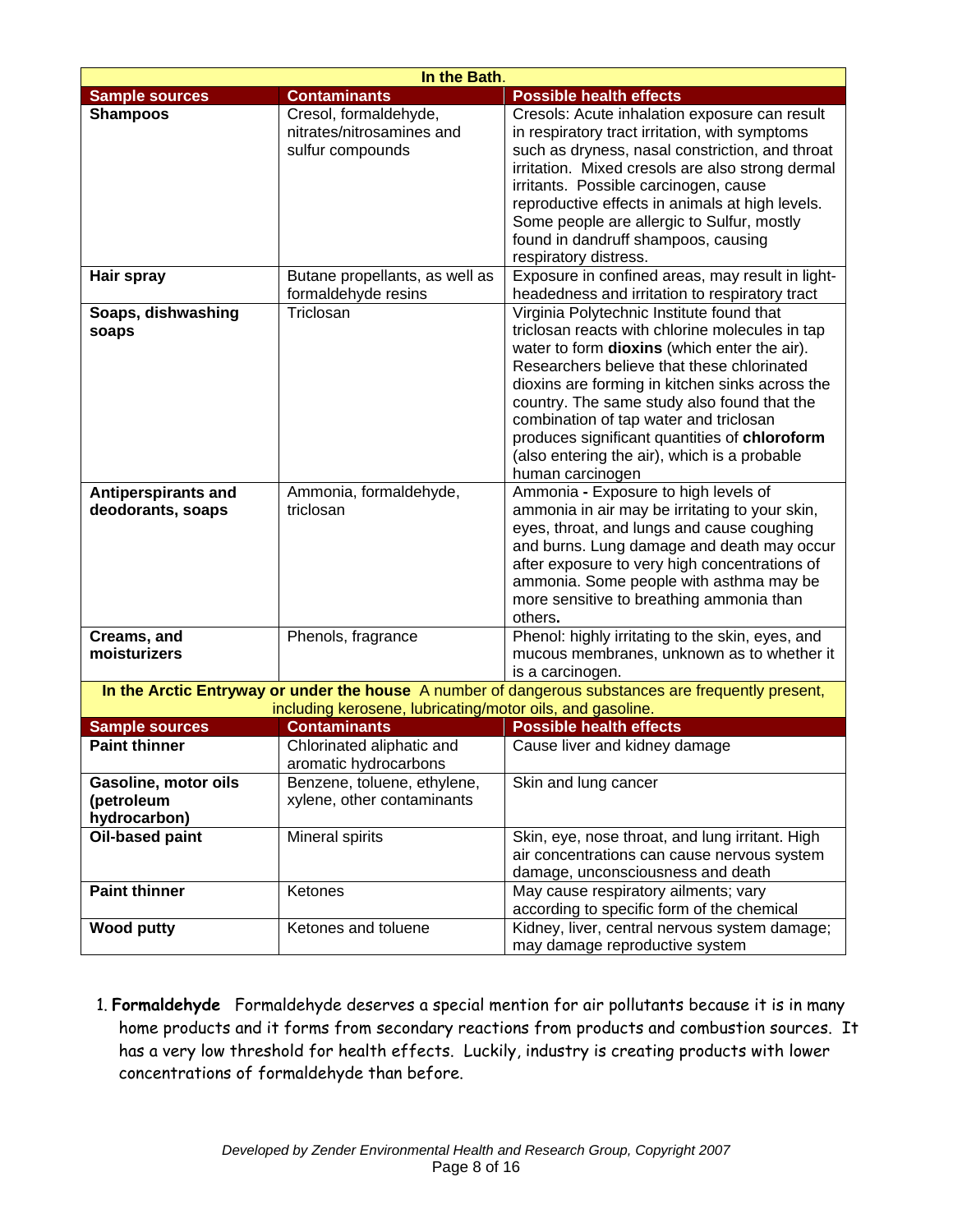Formaldehyde is a colorless, pungent-smelling gas, can cause watery eyes, burning sensations in the eyes and throat, nausea, and difficulty in breathing in some humans exposed at elevated levels (above **0.1 parts per million**). High concentrations may trigger attacks in people with asthma. There is evidence that some people can develop a sensitivity to formaldehyde. It has also been shown to cause cancer in animals and may cause cancer in humans. Health effects include eye, nose, and throat irritation; wheezing and coughing; fatigue; skin rash; severe allergic reactions. Due to differences in modeling and data used, it is a *probable* carcinogen under EPA and a known carcinogen according to the International Institute for Research on Cancer.



The greatest source of formaldehyde in homes is thought to be from pressed wood products. Some studies suggest that **coating pressed wood products with polyurethane may reduce formaldehyde emissions for some period of time**. To be effective, any such coating must cover all surfaces and edges and remain intact. Be sure to ventilate well when applying the coatings. Increase the ventilation and carefully follow the manufacturer instructions while applying these coatings.

**Washing permanent press (or "wrinkle-resistant") fabrics like clothes, sheets, etc. before using them reduces formaldehyde emissions by 60%.** 

- 2. **Attached Garage Studies Arctic Entryway Similarities?** Arctic entryways have not been studied, but in many ways they are similar to garages – what is stored there (besides vehicles), and how they result in air flow into the house. A number of studies indicate **houses with attached garages result in higher levels of pollutants inside the home.** This is because there are pressure imbalances that make the pollutants seep into the house, and the garage is where people store petroleum products and machinery/engines with petroleum products, vehicle care products, etc. In 1996, Anchorage conducted a study of indoor air quality in 137 homes. Concentrations of benzene and other volatile organic products (VOCs) in Anchorage homes were 2 to 50 times higher than those out of doors and significantly higher than concentrations measured in similar studies conducted in US, Canada, and Europe. **Anchorage observed a strong association between indoor VOC concentrations and whether the home had an attached garage**.
- 3. **Citrus oil cleaners (UC Berkeley study):** Pollutants were measured during and after simulated cleaning activities, including mopping, general cleaning, and use of a plug-in air freshener. The investigators found that chemicals **directly** emitted from the products generally were not a problem, but indoor chemical **reactions did produce** a health concern. Using products that contained terpenes – the fragrance components of **pine and citrus oils** resulted in the **production of formaldehyde and ultrafine particles** (PM).

**Again, Formaldehyde is a known human carcinogen and a respiratory irritant** with a very low threshold for health effects. While health effects associated with the ultrafine particles generated during cleaning are not well understood, **exposure to PM from the outdoor environment is associated with a variety of health effects, including serious heart and lung disease and even premature death.**

#### **So exposure to these citrus oil cleaners indoors could be a concern for individuals cleaning in small enclosed areas, and individuals with pre-existing lung or heart disease**



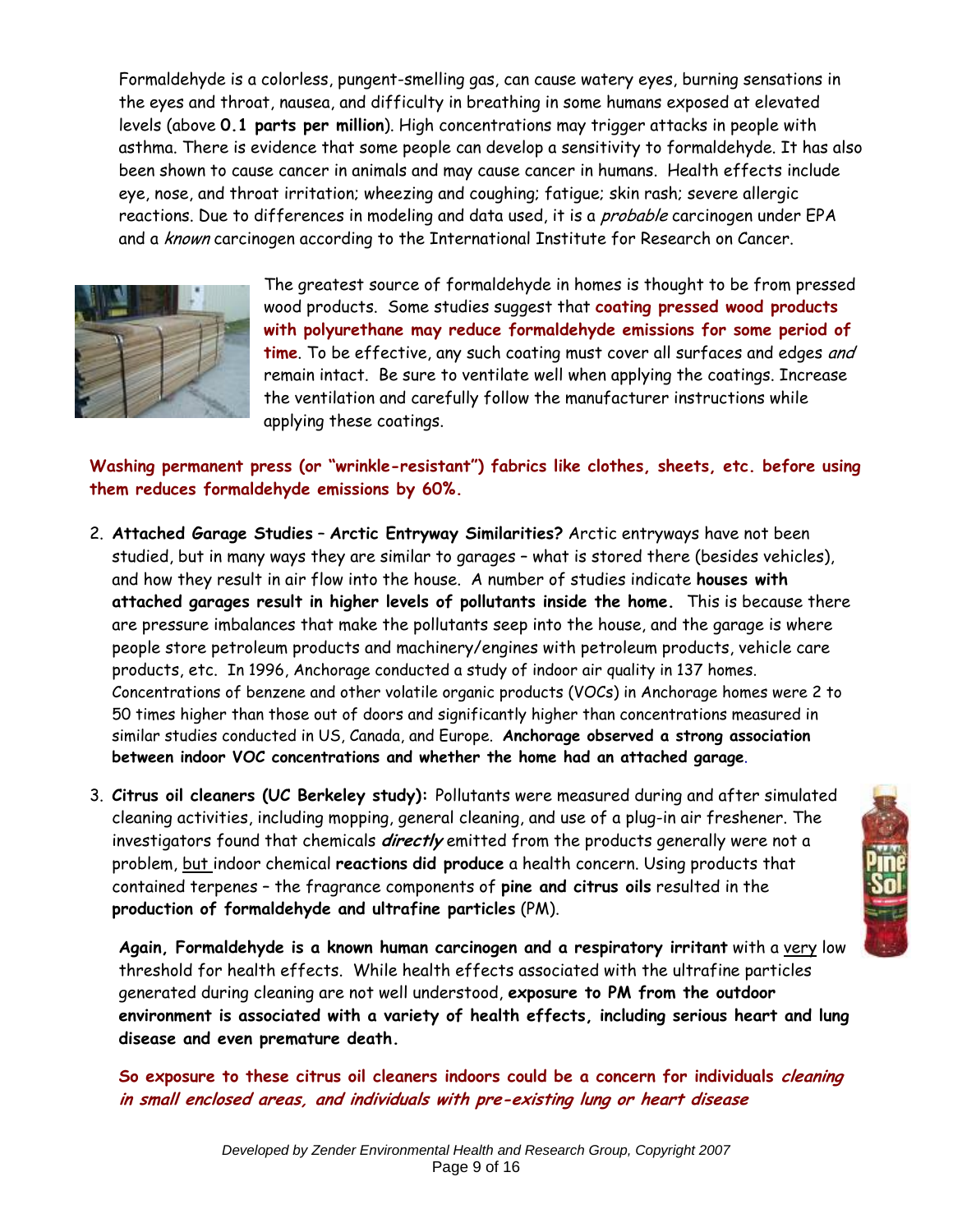The study found also that in high exposure situations, such as **cleaning multiple interior windows with limited ventilation, or cleaning a large surface area such as a shower stall in a small bathroom**, could lead to exposure to **2-butoxyethanol above health values**. In winter-time, how many people open their windows?

4. **VOC's indoors:** EPA found levels of about a dozen common organic pollutants (VOC's) to be **2 to 5 times higher inside homes than outside**, regardless of whether the homes were located in rural or highly industrial areas. Additional studies indicate that while people are using products containing organic chemicals, they can expose themselves and others to very high pollutant levels, and elevated concentrations can persist in the air long after the activity is completed. . Some organics can cause cancer in animals; some are suspected or known to cause cancer in humans. Common health effects at elevated levels can include Eye, nose, and throat irritation; headaches, loss of coordination, nausea; damage to liver, kidney, and central nervous system

VOC's can release organic compounds while you are using them, and, to some degree**, even when they are stored.** 

**Know the symptoms:** Key signs associated with too much exposure to VOCs include eye irritation, nose and throat discomfort, respiratory irritation, headache, allergic skin reaction, nausea, fatigue, dizziness, visual disorders, and memory impairment.

**Health effect?** The ability of VOCs to cause health effects varies greatly-- some are highly toxic, others have no known health effect. For most VOC's, not much is known about what health effects occur from the levels commonly found in homes.

5. **Indoor dust exposure study – how much does outdoor dust contribute?** (Clarkson and Stanford Universities):Nearly all the indoor exposure to PM was from dust re-suspended by human activities. Only 1-2% of the exposure was from the ambient outdoor PM levels. During days of low human activity in the home, still about 55% of the PM exposure was due to indoor human activity.

**Why does this matter?** A "personal cloud" develops – meaning there is a much higher pm level near a person than what is measured in the room. Dusting showed very high personal exposure, and vacuuming was equivalent to 2 people walking in the room. So people who are more susceptible to respiratory illnesses should be extra careful when conducting or being near these activities.

- 6. **Carpets, chemicals, and vacuuming**. Studies conducted to look at the fraction of pesticides, PAHs, PCBs and dust in carpet versus recoverable dust in aged carpets (i.e. not new).
	- $\triangleright$  Pesticide residue increases markedly as the particle size of the dust decreases.
	- $\triangleright$  Highest dust loadings in the area sampled nearest the primary entrance into the home.
	- $\triangleright$  With few exceptions, the bulk of the pesticide residue, PAHs, PCBs were distributed primarily in the carpet fibers, binder, and padding (not the dust). So that these contaminants are not removable by vacuum.
	- $\geq$  76% to 85% of the contaminants vacuumed were trapped in the paper fibers of the vacuum bags (i.e. associated with very fine particle sizes.





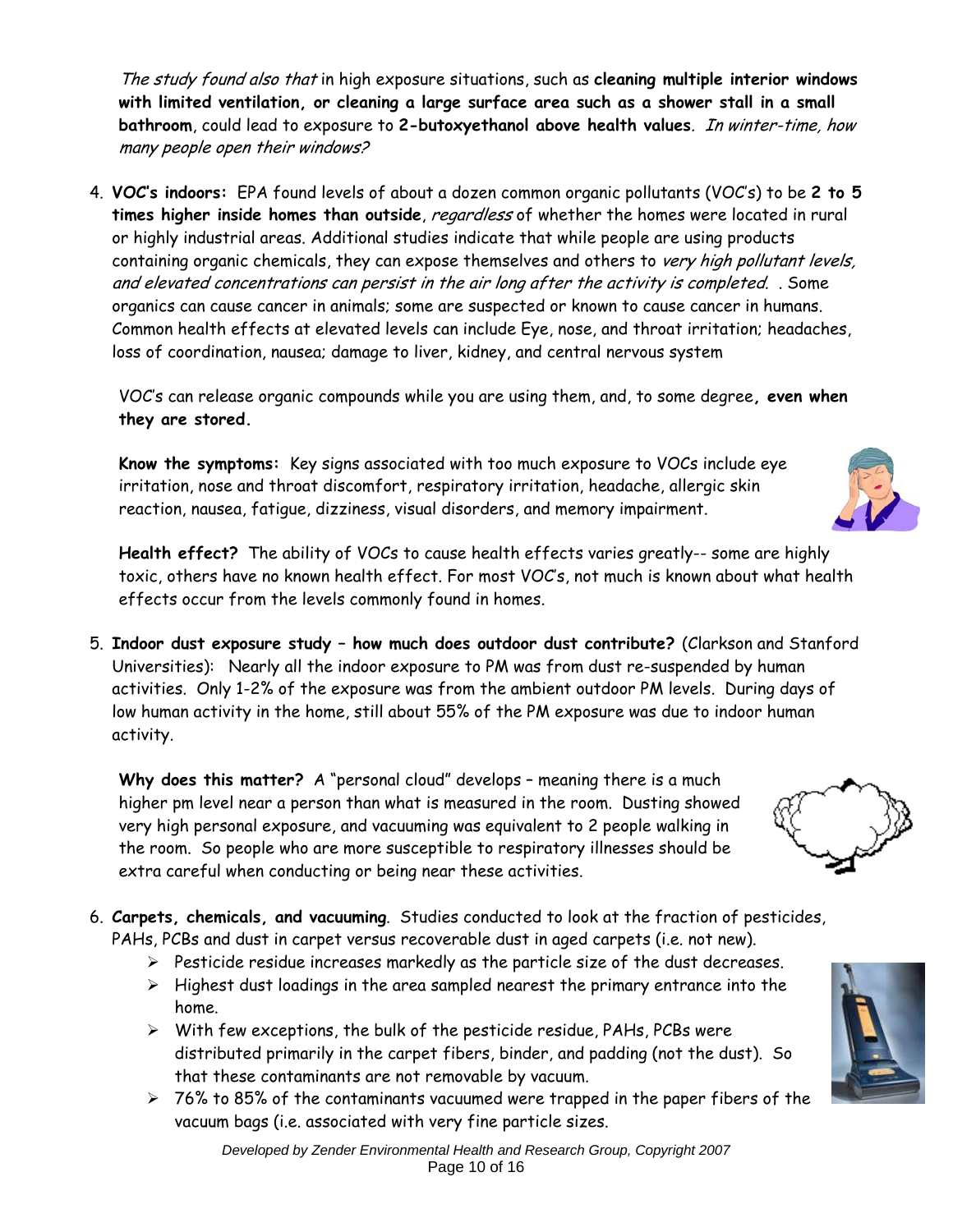7. **Environmental tobacco smoke (ETS)** (or "second-hand smoke") Tobacco smoke contains , carbon monoxide, Carcinogens like polynuclear aromatic hydrocarbons, aromatic amines, nitrosamines, tar benzo(a)pyrene, vinyl chloride, formaldehyde, Co-carcinogens: catechol, phenol, cresol. ETS contains about 4,000 different constituents.

**The largest impact of exposure to ETS can be seen in children and their respiratory system.** The risk for asthma is 2.5 times greater in young children with mothers who smoke more than 10 cigarettes a day indoors as compared to mothers who smoke less or not at all. Children of all ages who live in a home with smokers are 63% more likely to have asthma. Overall, exposure to ETS places children at increased risk for the development and exacerbation of asthma as well as sinusitis, otitis media, bronchiolitis, and diminished pulmonary function. In studies of maternal smoking during pregnancy, as little as 10 cigarettes per day have been associated with an increased risk of the child developing asthma later in life. In addition, the children of teenage mothers have a three-fold to five-fold increased risk of developing childhood asthma.





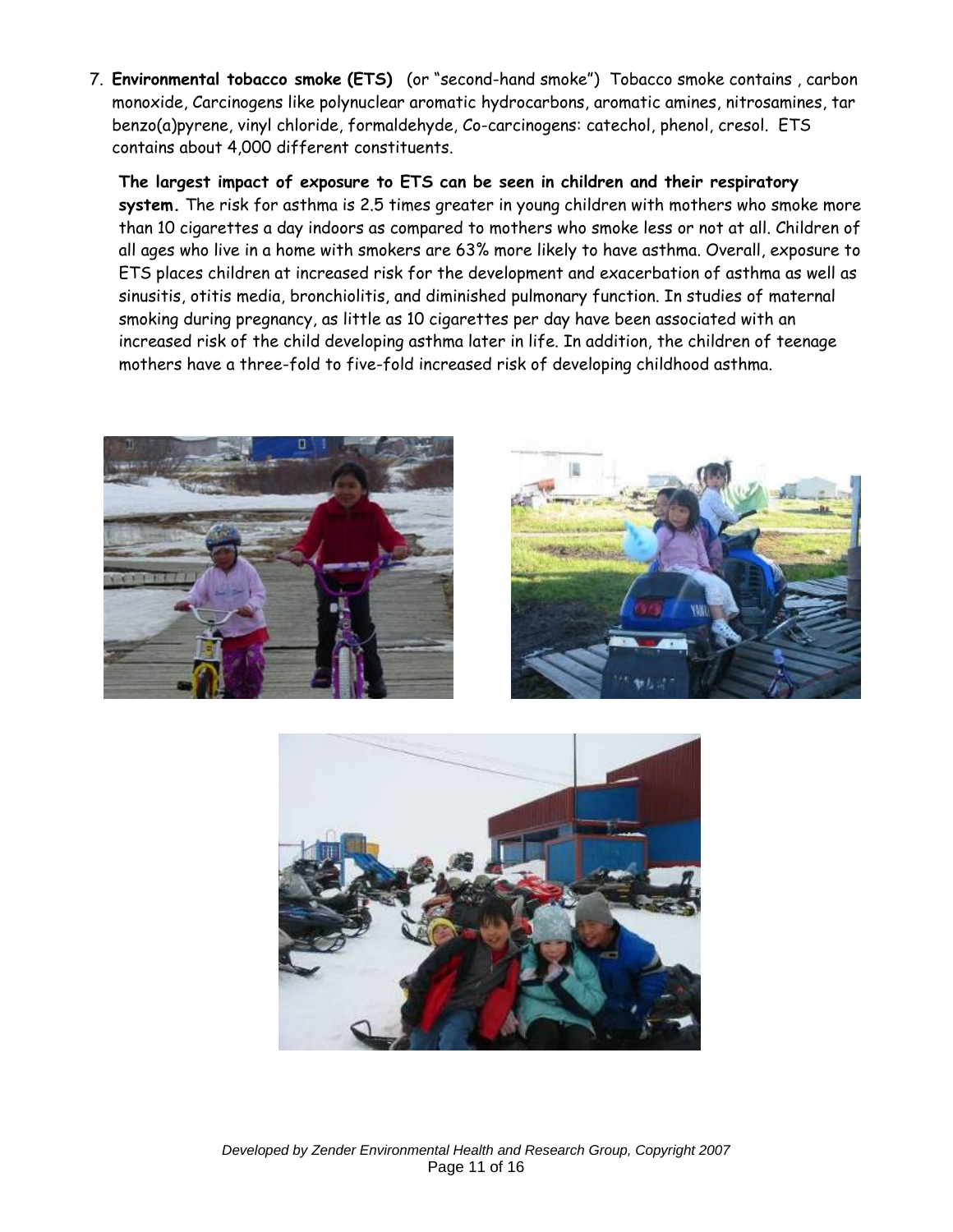### **Store-bought Food – what are some additives that it contains?**

**The following list is from** http://ific.org/publications/brochures/foodingredandcolorsbroch.cfm and **does not** include the pesticides, fungicides, fertilizers, hormones, etc. used to grow the food (residuals which can be in or on the food), nor the emissions created in producing and transporting it.

| <b>Types of Food Ingredients</b><br>The following summary lists the types of common food ingredients, why they are used, and some examples of |                                                                                                                                                                                                                                                      |                                                                                                                                                           |                                                                                                                                                                                                                                                                                                                                                                                                                                                                                                    |  |
|-----------------------------------------------------------------------------------------------------------------------------------------------|------------------------------------------------------------------------------------------------------------------------------------------------------------------------------------------------------------------------------------------------------|-----------------------------------------------------------------------------------------------------------------------------------------------------------|----------------------------------------------------------------------------------------------------------------------------------------------------------------------------------------------------------------------------------------------------------------------------------------------------------------------------------------------------------------------------------------------------------------------------------------------------------------------------------------------------|--|
| the names that can be found on product labels. Some additives are used for more than one purpose.                                             |                                                                                                                                                                                                                                                      |                                                                                                                                                           |                                                                                                                                                                                                                                                                                                                                                                                                                                                                                                    |  |
| <b>Types of</b><br><b>Ingredients</b>                                                                                                         | <b>What They Do</b>                                                                                                                                                                                                                                  | <b>Examples of Uses</b>                                                                                                                                   | <b>Names Found, on Product, Labels</b>                                                                                                                                                                                                                                                                                                                                                                                                                                                             |  |
| <b>Preservatives</b>                                                                                                                          | Prevent food spoilage from<br>bacteria, molds, fungi, or yeast<br>(antimicrobials); slow or<br>prevent changes in color,<br>flavor, or texture and delay<br>rancidity (antioxidants);<br>maintain freshness                                          | Fruit sauces and jellies,<br>beverages, baked goods,<br>cured meats, oils and<br>margarines, cereals,<br>dressings, snack foods,<br>fruits and vegetables | Ascorbic acid, citric acid, sodium<br>benzoate, calcium propionate,<br>sodium erythorbate, sodium<br>nitrite, calcium sorbate,<br>potassium sorbate, BHA, BHT,<br><b>EDTA, tocopherols (Vitamin E)</b>                                                                                                                                                                                                                                                                                             |  |
| <b>Sweeteners</b>                                                                                                                             | Add sweetness with or without<br>the extra calories                                                                                                                                                                                                  | Beverages, baked goods,<br>confections, table-top<br>sugar, substitutes, many<br>processed foods                                                          | Sucrose (sugar), glucose,<br>fructose, sorbitol, mannitol, corn<br>syrup, high fructose, corn syrup,<br>saccharin, aspartame, sucralose,<br>acesulfame, potassium,<br>(acesulfame-K), neotame                                                                                                                                                                                                                                                                                                      |  |
| <b>Color</b><br><b>Additives</b>                                                                                                              | Offset color loss due to<br>exposure to light, air,<br>temperature extremes,<br>moisture and storage<br>conditions; correct natural<br>variations in color; enhance<br>colors that occur naturally;<br>provide color to colorless and<br>"fun" foods | Many processed foods,<br>(candies, snack foods<br>margarine, cheese, soft<br>drinks, jams/jellies,<br>gelatins, pudding and pie<br>fillings)              | FD&C Blue, Nos. 1 and 2, FD&C,<br>Green No. 3, FD&C Red, Nos. 3<br>and 40, FD&C, Yellow, No. 5<br>(tartrazine), and No. 6, Orange B,<br>Citrus Red, No. 2, annatto extract,<br>beta-carotene, grape skin, extract,<br>cochineal, extract or, carmine,<br>paprika, oleoresin, caramel color,<br>fruit and, vegetable juices, saffron<br>(Note:, Exempt color, additives are<br>not, required to be, declared by,<br>name on labels, but may be<br>declared, simply as colorings, or<br>color added) |  |
| <b>Flavors and</b><br><b>Spices</b>                                                                                                           | <b>Add specific flavors (natural</b><br>and synthetic)                                                                                                                                                                                               | <b>Pudding and pie fillings,</b><br>gelatin dessert mixes,<br>cake mixes, salad<br>dressings, candies, soft<br>drinks, ice cream, BBQ<br>sauce            | Natural, flavoring, artificial flavor,<br>and spices                                                                                                                                                                                                                                                                                                                                                                                                                                               |  |
| <b>Flavor</b><br><b>Enhancers</b>                                                                                                             | <b>Enhance flavors already</b><br>present in foods (without<br>providing their own separate<br>flavor)                                                                                                                                               | <b>Many processed foods</b>                                                                                                                               | Monosodium glutamate (MSG),<br>hydrolyzed soy protein, autolyzed<br>yeast extract, disodium guanylate<br>or inosinate                                                                                                                                                                                                                                                                                                                                                                              |  |
| <b>Fat Replacers</b><br>(and<br>components<br><b>of</b><br>formulations<br>used to<br>replace fats)                                           | Provide expected texture and a<br>creamy "mouth-feel" in<br>reduced-fat foods                                                                                                                                                                        | <b>Baked goods, dressings,</b><br>frozen desserts,<br>confections, cake and<br>dessert mixes, dairy<br>products                                           | Olestra, cellulose gel,<br>carrageenan, polydextrose,<br>modified food starch, micro-,<br>particulated, egg white protein,<br>guar gum, xanthan gum, whey<br>protein, concentrate                                                                                                                                                                                                                                                                                                                  |  |
| <b>Nutrients</b>                                                                                                                              | <b>Replace vitamins and minerals</b><br>lost in processing<br>(enrichment), add nutrients<br>that may be lacking in the diet                                                                                                                         | Flour, breads, cereals,<br>rice, macaroni,<br>margarine, salt, milk, fruit<br>beverages, energy bars,                                                     | Thiamine, hydrochloride,<br>riboflavin, (Vitamin B2), niacin,<br>niacinamide, folate or folic acid,<br>beta carotene, potassium, iodide,                                                                                                                                                                                                                                                                                                                                                           |  |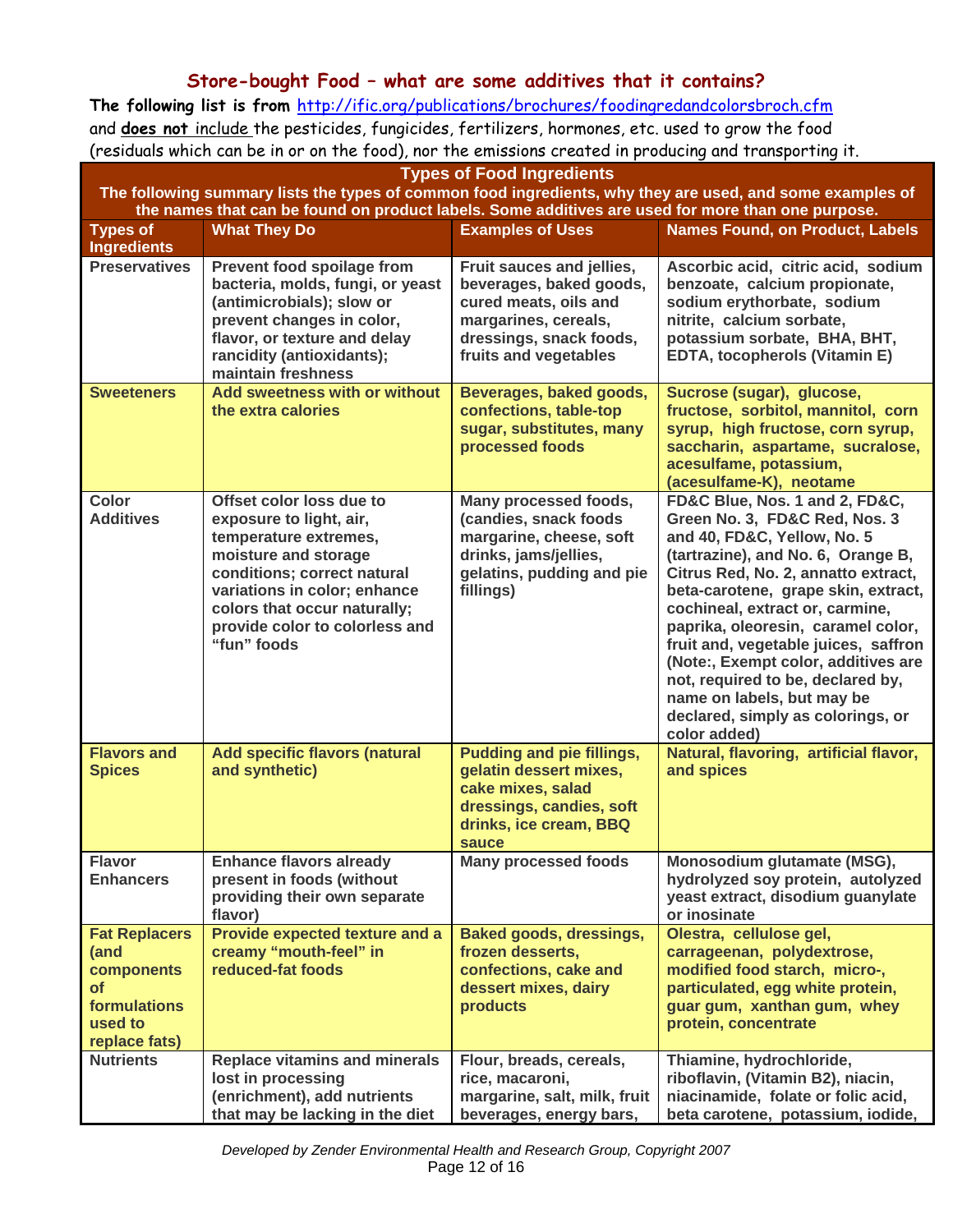| <b>Types of Food Ingredients</b><br>The following summary lists the types of common food ingredients, why they are used, and some examples of<br>the names that can be found on product labels. Some additives are used for more than one purpose. |                                                                                                                                                                                                                                            |                                                                                                                    |                                                                                                                                                    |
|----------------------------------------------------------------------------------------------------------------------------------------------------------------------------------------------------------------------------------------------------|--------------------------------------------------------------------------------------------------------------------------------------------------------------------------------------------------------------------------------------------|--------------------------------------------------------------------------------------------------------------------|----------------------------------------------------------------------------------------------------------------------------------------------------|
| <b>Types of</b><br><b>Ingredients</b>                                                                                                                                                                                                              | <b>What They Do</b>                                                                                                                                                                                                                        | <b>Examples of Uses</b>                                                                                            | <b>Names Found, on Product, Labels</b>                                                                                                             |
|                                                                                                                                                                                                                                                    | (fortification)                                                                                                                                                                                                                            | instant breakfast drinks                                                                                           | iron or, ferrous sulfate, alpha<br>tocopherols, ascorbic acid,<br>Vitamin D, amino acids, (L-<br>tryptophan, L-lysine, L-leucine,<br>L-methionine) |
| <b>Emulsifiers</b>                                                                                                                                                                                                                                 | <b>Allow smooth mixing of</b><br>ingredients, prevent<br>separation, keep emulsified<br>products stable, reduce<br>stickiness, control<br>crystallization, keep<br>ingredients dispersed, and to<br>help products, dissolve more<br>easily | <b>Salad dressings, peanut</b><br>butter, chocolate,<br>margarine, frozen<br>desserts                              | Soy lecithin, mono- and,<br>diglycerides, egg yolks,<br>polysorbates, sorbitan<br>monostearate                                                     |
| <b>Stabilizers</b><br>and<br>Thickeners,<br>Binders,<br><b>Texturizers</b>                                                                                                                                                                         | Produce uniform texture,<br>improve "mouth-feel"                                                                                                                                                                                           | Frozen desserts, dairy<br>products, cakes, pudding<br>and gelatin mixes,<br>dressings, jams and<br>jellies, sauces | Gelatin, pectin, guar gum,<br>carrageenan, xanthan gum, whey                                                                                       |
| <b>Leavening</b><br><b>Agents</b>                                                                                                                                                                                                                  | <b>Promote rising of baked goods</b>                                                                                                                                                                                                       | <b>Breads and other baked</b><br>goods                                                                             | Baking soda, monocalcium,<br>phosphate, calcium, carbonate                                                                                         |
| <b>Anti-caking</b><br>agents                                                                                                                                                                                                                       | Keep powdered foods free-<br>flowing, prevent moisture<br>absorption                                                                                                                                                                       | Salt, baking powder,<br>confectioner's sugar                                                                       | Calcium silicate, iron ammonium<br>citrate, silicon dioxide                                                                                        |
| <b>Humectants</b>                                                                                                                                                                                                                                  | <b>Retain moisture</b>                                                                                                                                                                                                                     | <b>Shredded coconut,</b><br>marshmallows,<br>soft candies, confections                                             | Glycerin, sorbitol                                                                                                                                 |
| <b>Yeast</b><br><b>Nutrients</b>                                                                                                                                                                                                                   | Promote growth of yeast                                                                                                                                                                                                                    | <b>Breads and other baked</b><br>goods                                                                             | Calcium sulfate, ammonium<br>phosphate                                                                                                             |
| <b>Dough</b><br><b>Strengtheners</b><br>and<br><b>Conditioners</b>                                                                                                                                                                                 | Produce more stable dough                                                                                                                                                                                                                  | <b>Breads and other baked</b><br>goods                                                                             | Ammonium sulfate, azodi-,<br>carbonamide, L-cysteine                                                                                               |
| <b>Firming</b><br><b>Agents</b>                                                                                                                                                                                                                    | <b>Maintain crispness and</b><br>firmness                                                                                                                                                                                                  | <b>Processed fruits and</b><br>vegetables                                                                          | Calcium chloride, calcium lactate                                                                                                                  |
| <b>Enzyme</b><br><b>Preparations</b>                                                                                                                                                                                                               | <b>Modify proteins,</b><br>polysaccharides and fats                                                                                                                                                                                        | Cheese, dairy products,<br>meat                                                                                    | Enzymes, lactase, papain, rennet,<br>chymosin                                                                                                      |
| <b>Gases</b>                                                                                                                                                                                                                                       | Serve as propellant, aerate, or<br>create carbonation                                                                                                                                                                                      | Oil cooking spray,<br>whipped cream,<br>carbonated beverages                                                       | Carbon dioxide, nitrous oxide                                                                                                                      |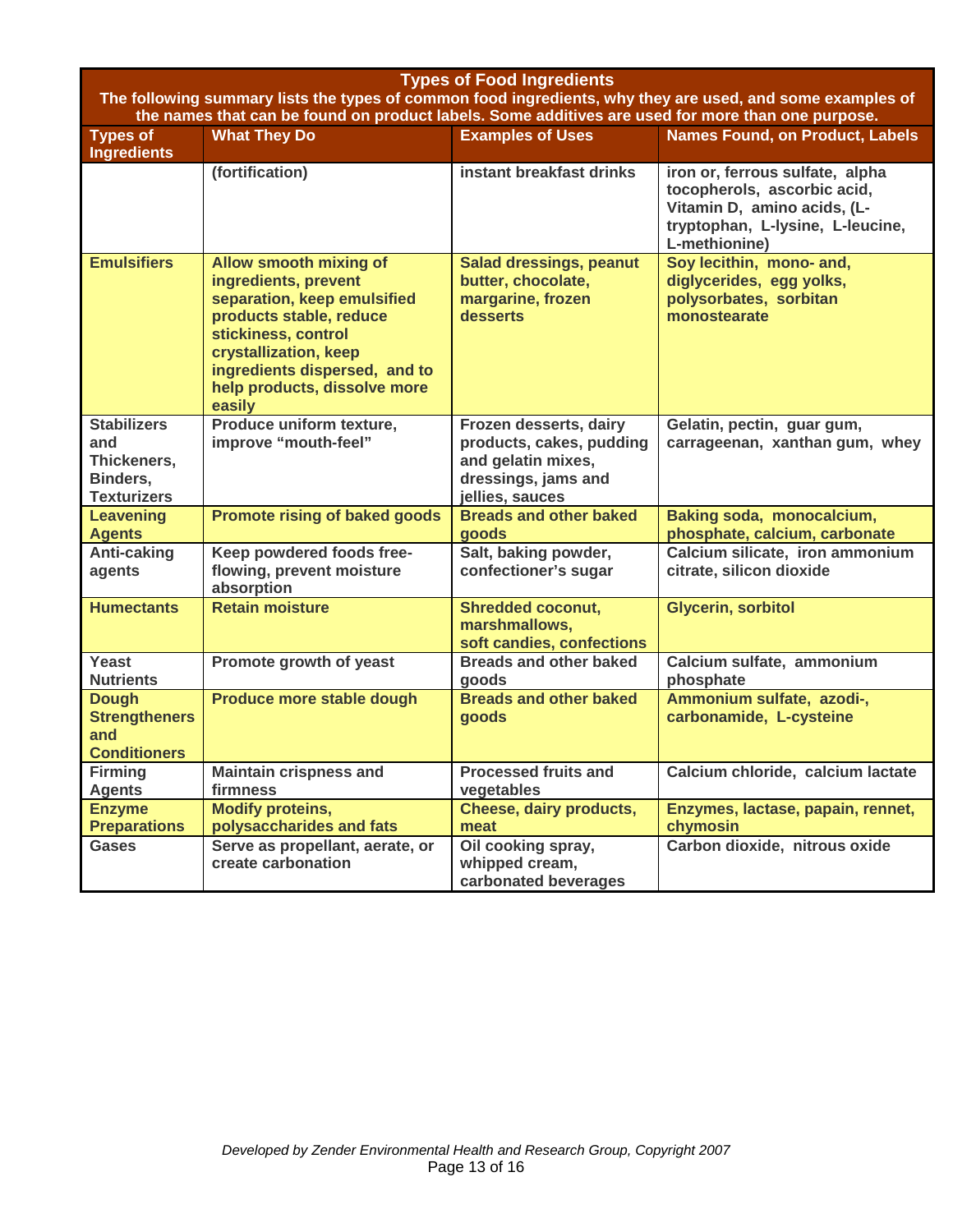- 1. **Should air pollution concerns reduce subsistence activities to avoid contaminant health effects? NO.** Western science studies say the same thing as Alaska Native knowledge. Studies too numerous to mention show that eating subsistence foods is much more beneficial for physical health as well other types of health than eating store-bought foods.
- 2. Store food compared with subsistence foods: **Farmed salmon contains five to 10 times the PCBs** of wild salmon.



3. **ACAT study of contaminated subsistence plants by a former defense site:** Rinsing them first reduced PCB levels on crowberries by about 50%. It reduced PCB's in root plants not as much, but some. Since rinsing helped, this indicates **rinsing subsistence foods will reduce airborne contaminants – (if there are any contaminants in the first place)**.



Provided by Alaska Community Action on Toxics (ACAT)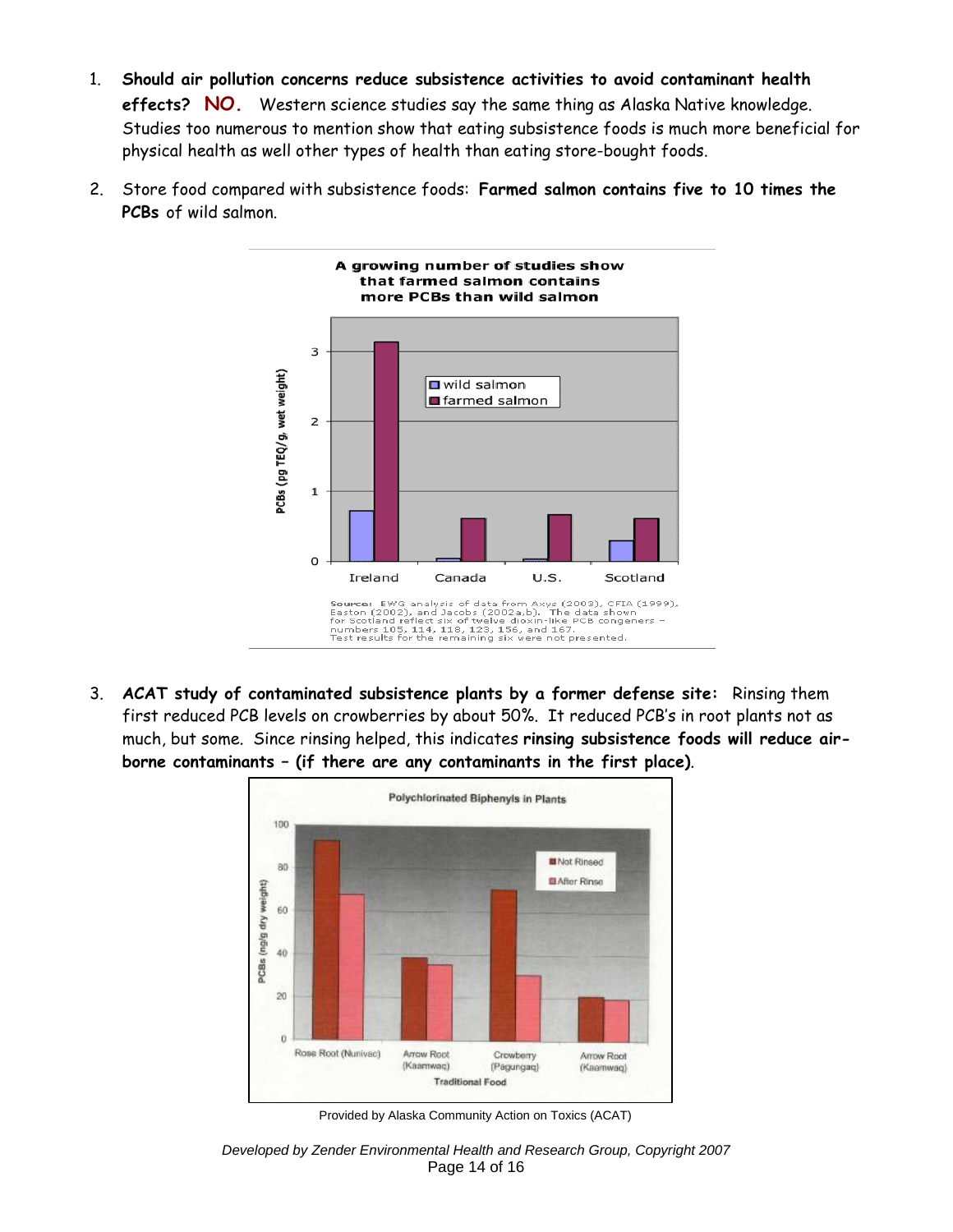## **Data, data, where is the data for Villages?**

**Toxics Release Inventory** data are reported by individual facilities, who send yearly reports to federal EPA on a form called "Form R". EPA converts these forms into an electronic database. A facility must only report to TRI if the facility:

- Has 10 or more full-time employees, and
- Manufactures or processes over 25,000 pounds of the approximately 600 designated chemicals or 28 chemical categories specified in the regulations, or uses more than 10,000 pounds of any designated chemical or category, and
- Engages in certain manufacturing operations in the industry groups specified in the U.S. Government Standard Industrial Classification Codes (SIC) 20 through 39, or
- Is a federal facility which are all now required to report per the August, 1995 Executive Order signed by President Clinton.

This reported information is available from the Toxics Release Inventory on the EPA website. So if you look up your city or borough, you are unlikely to see anything there.

#### If you go to:

http://yosemite.epa.gov/r10/extaff.nsf/0/e795f4fb1651910a8825657c006f8805?OpenDocument you will see the data for Alaska for a large number of environmental media. Click on Air Quality. You can see how little data is available for Alaska Villages. Only Alaska's 3 largest cities were required to start an air monitoring program (Anchorage, Fairbanks, Juneau now have air quality indexes daily). Go to Air Quality. You won't find much for your village or region, but it is interesting to see the lack of data and what data is kept. The State DEC will be including estimates of Alaska Village emissions in its next emissions inventory.

**2. Significance factor**: Toss a coin ten times and see if it is heads or tails. You know the chance is 50% for heads. But you are just as likely to get 7 heads – which would mean your result would be 70%. Or you could easily get 3 heads, meaning your result from this study would be 30%. If you toss the coin 1,000 times or 10,000 times you will get closer and closer to 50% - the real result.



This is a basic explanation of why "scientists" don't want to conduct exposure studies in villages, and why there is not enough information about whether cancer rates are higher in villages. Western science relies on statistics. Just like the number of coin tosses, they need a very high number of people to make sure their results are not just by chance. They use the term significance. If a scientist says the results are not significant, it just means to them there were not enough "coin tosses" to tell. A village can say they have 70% cancer rates, but a scientist will think they did not have enough people ("coin tosses") to tell whether the village risk may actually be much less (i.e. 50%).

**3. Money factor:** Where Science gets done is politics and policy too. Politics means that lobbying and information by and from powerful, influential, or large groups of people will tend to draw research money to that topic because politicians will perceive it as a priority for the people they represent. Alaska Native Villages are a small population, but as federally-recognized Tribes,